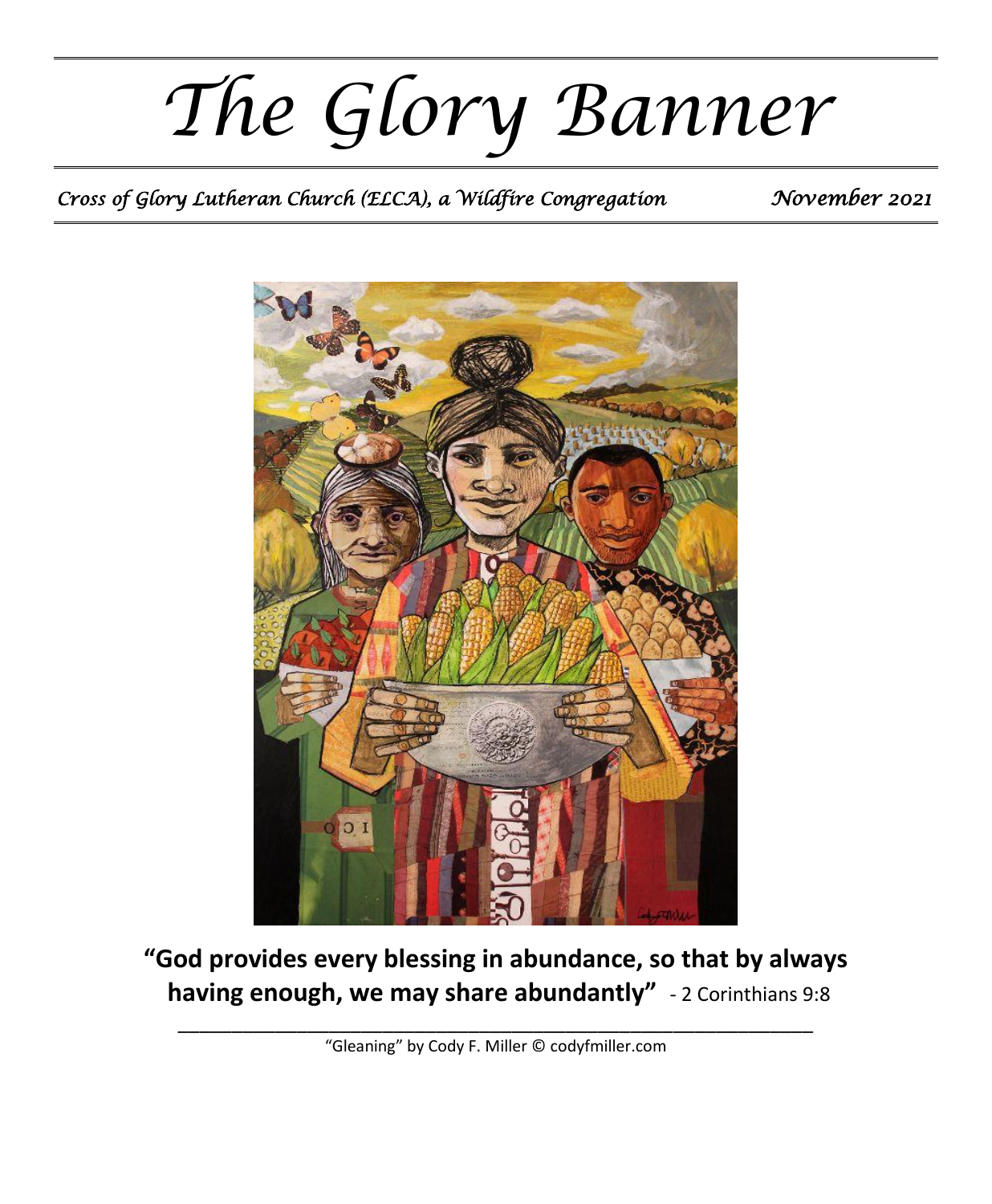

Each year when Thanksgiving nears, I find myself turning to the Psalms, the collection of songs and poetry that emerged from the worship life of the Jewish people and have been inherited by Christians as the foundation of our worship and prayer life. It is

difficult to find words as rich as the psalters when we want to express to God our gratitude--or for that matter, our lament, anger, remorse, grief, hope, and joy. German Lutheran theologian Dietrich Bonhoeffer called the book of Psalms "the hymnbook of the Bible," suggesting that the psalms are intended to be prayed and sung, not merely analyzed and studied. Their richness is felt in the communal singing of the congregation, and in the regular recitation in daily prayer.

The Faith Practices and Neighboring Practices team (read more about it on page 8) is engaging with the Psalms this fall as a communal prayer practice, and we invite you to join us! Daily or weekly, choose a psalm to pray aloud. As Rolf Jacobson, Old Testament at Luther Seminary, suggests, we need not pray an entire psalm. Rather, find a short phrase that speaks to you and let that be your prayer.

As we enter into this season of Thanksgiving, I offer Psalm 67, one of the psalms of praise, as our prayer:

May God be gracious to us and bless us and make his face to shine upon us, that your way may be known upon earth, your saving power among all nations. Let the peoples praise you, O God; let all the peoples praise you. Let the nations be glad and sing for joy, for you judge the peoples with equity and guide the nations upon earth. Let the peoples praise you, O God; let all the peoples praise you. The earth has yielded its increase; God, our God, has blessed us. May God continue to bless us; let all the ends of the earth revere God.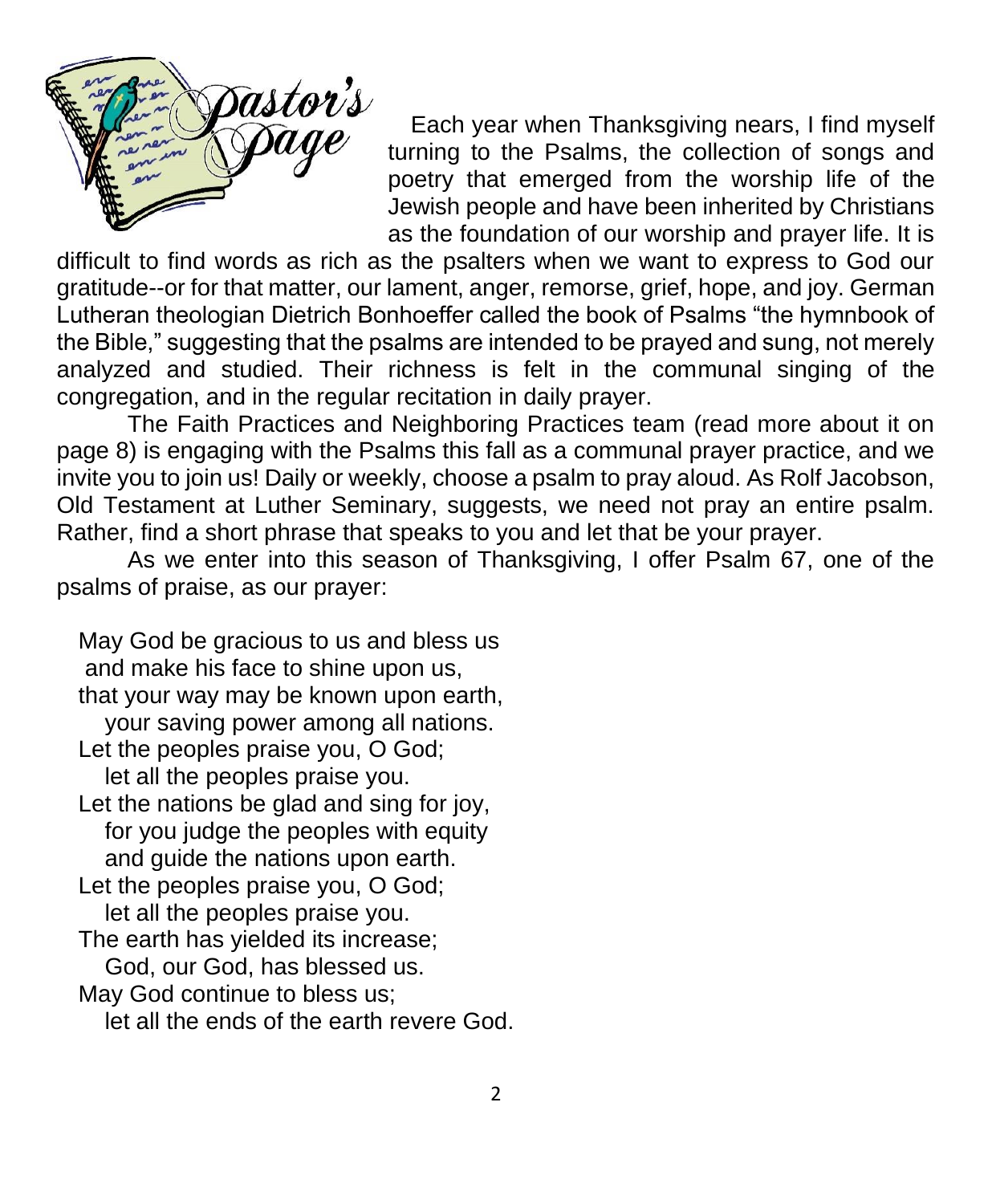*If you're interested in learning more about this practice, check out this "Introduction to Praying the Psalms" from Luther Seminary Professor of Old Testament Rolf Jacobson: [https://tinyurl.com/48p4k8m5.](https://tinyurl.com/48p4k8m5)* 



### **ABOUT THE COVER ART**

"During the rejoicing of harvest time, an Israelite law upheld the custom that the poor, orphans, and strangers were allowed to glean or gather grains, grapes, and olives (Lev 19:9-10, Det 24:19). Today, there are thousands of people ("gleaners") who gather millions of pounds of produce that farmers can't sell (often for cosmetic reasons alone). This is then delivered to various agencies that serve the hungry.

Gleaners are reminded of God's provisions every time they pick an apple or potato. Hours of gathering give them ample time to remember how God keeps providing.

It seems to me that so much of what it means to be a follower of Jesus has to do with our hands. First, we have to figuratively open our hands to confess our brokenness, and keep them open to allow God to transform us. Second, in response to God's spendthrift grace, we are to work with our hands. Let us love not only in words, but in deed and truth (1 John 3:18). May we spend our lives well in the light of such words." -Cody F. Miller, artis[twww.codyfmiller.com](http://www.codyfmiller.com/)



To learn more about gleaning efforts in our area and to get involved, visit [https://thefoodgroupmn.org/gleaning-to-fight-hunger/.](https://thefoodgroupmn.org/gleaning-to-fight-hunger/)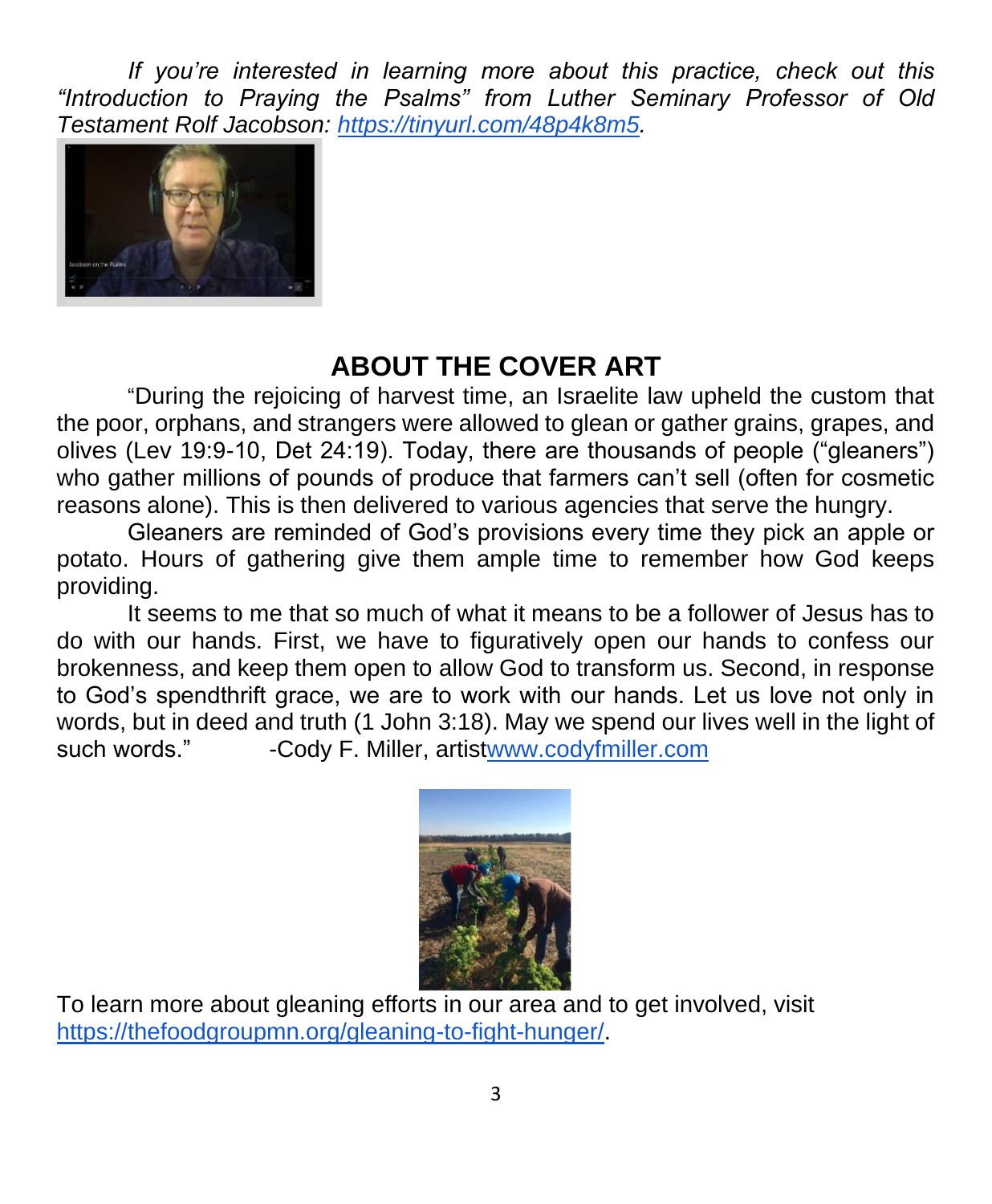

### **CROSS OF GLORY BIBLE STUDY**

All are welcome to join us for Bible Study every Tuesday

morning at 9:30 am as we explore the text for the upcoming Sunday. We are excited to offer both an in-person and Zoom option (connect via Zoom using the same information as Sunday worship).

#### **PASTORAL CARE**

Pastor Ali is available for pastoral care, conversation, and prayer. She's reachable by phone and email throughout the week. Her designated office hours for pastoral care and conversation--virtual or in-person--are Tuesdays from 10:30-1:30 and Wednesdays from 2-5, and home/care facility visitation hours are Thursdays from 3-5. Also note: due to childcare scheduling, Pastor Ali is now taking Mondays off (instead of Fridays). Reach out to schedule a time to connect!



#### **JOIN US FOR WORSHIP**

There are many ways to worship with us here at Cross of Glory. Below are the various ways to take part in our worship life at this time:

- **In-person**  Join us on Sunday mornings at 9:30 am for worship in the sanctuary. We ask that you wear a mask in the church building for your safety and the safety of others.
- **Zoom** Tune into services in live-time via Zoom on Sunday mornings at 9:30 am. For further information about how to connect to Zoom by computer or phone, visit our website.
- **Recorded services** We'll continue to post weekly videos of recorded services. Visit [www.vimeo.com/cogtv](http://www.vimeo.com/cogtv) for all recorded services.
- **Bulletins** –Bulletins will be available at church on Sundays (for in-person worshippers) and all bulletin information will be available online (for virtual worshippers). If you'd like to receive a bulletin by mail or email, please call the church office at 763-533-8602.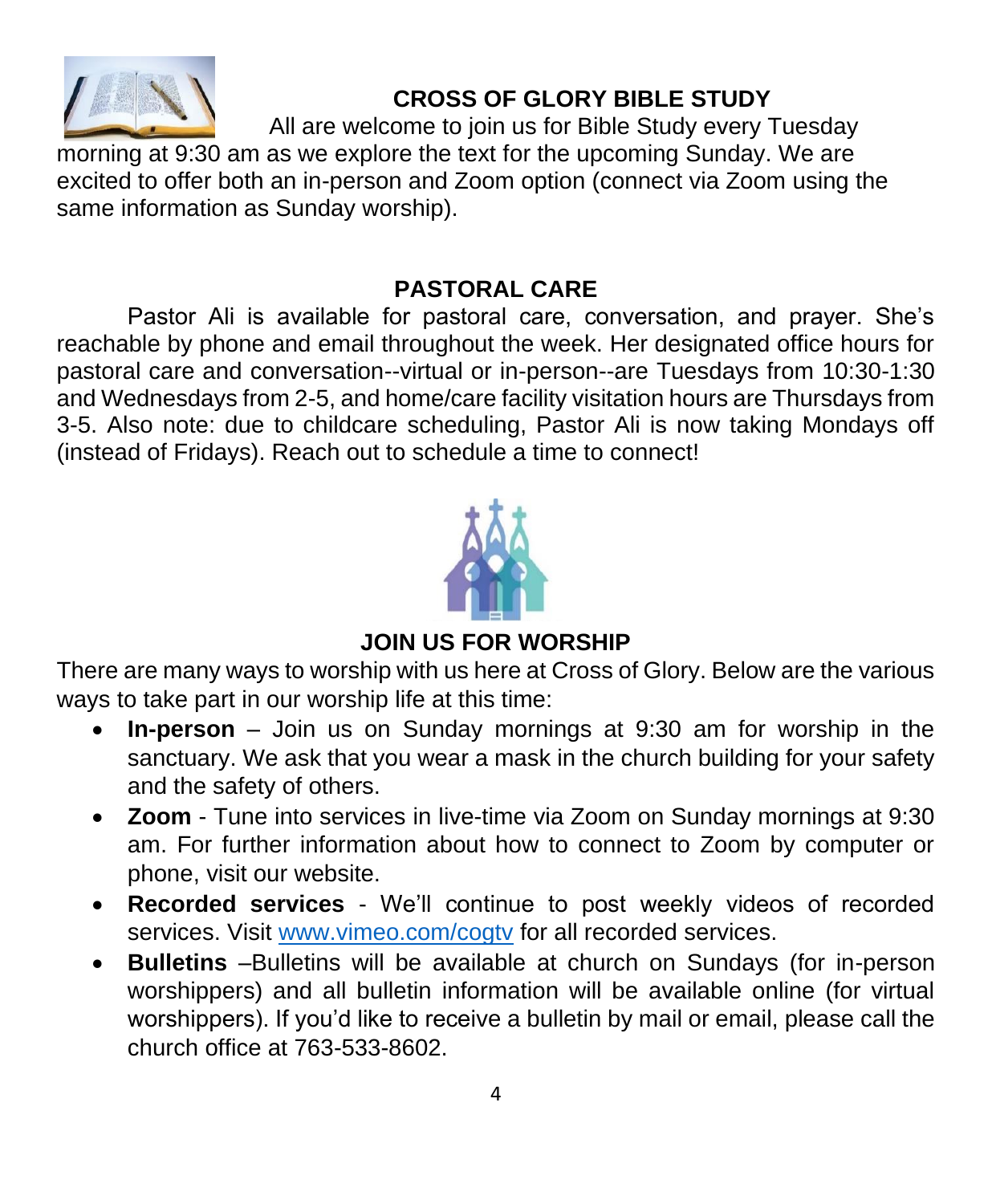

# **Recap of October 2021 Council Meeting**

Progeny School - Classes are in session and they have about 65 students currently. And will be renting an additional classroom upstairs.

COVID update - Continuing conversations regarding communion and meal/food policies.

B.C. Mutual Aid Distribution - "Fall Fest" distributions will be Oct. 30.

2022 Church Council will have two openings, that being Vice President and Treasurer. If you are interested, please contact Pastor Ali or Judy Lewis.

Boiler Issues - Repairs need to be done to the boiler, council approved and parts have been ordered.

Personnel - as you know Sue Vukelich is retiring the end of November after 26 years of serving us well and taking good care of the church and all of us. We will have a retirement gathering for her after service on Sunday, November 28.

Eagle Scout Project - Grant Dossett will be building a Prayer wall in the Narthex and has asked for scrap lumber or monetary donations toward his project. Thanks Grant, it sounds wonderful!

Judy Lewis, Council President

# **ALL SAINTS COMMUNITY MEMORIAL**

*"For everything there is a season, and a time for every matter under heaven: a time to be born, and a time to die; a time to plant, and a time to pluck up what is planted; a time to kill, and a time to heal; a time to break down, and a time to build up; a time to weep, and a time to laugh; a time to mourn, and a time to dance." - Ecclesiastes 3:1-4*

This All-Saints Sunday, you're invited to Cross of Glory for a time to mourn, remember, and celebrate the lives of the beloved members of our church community that we've lost during the pandemic. The past two years have been particularly grieffilled, as many funerals were postponed, moved off-site, or were not able to take place at all. As a community of faith that continues to grieve the loss of our fellow community members, we will be gathering to accompany one another in our grief after worship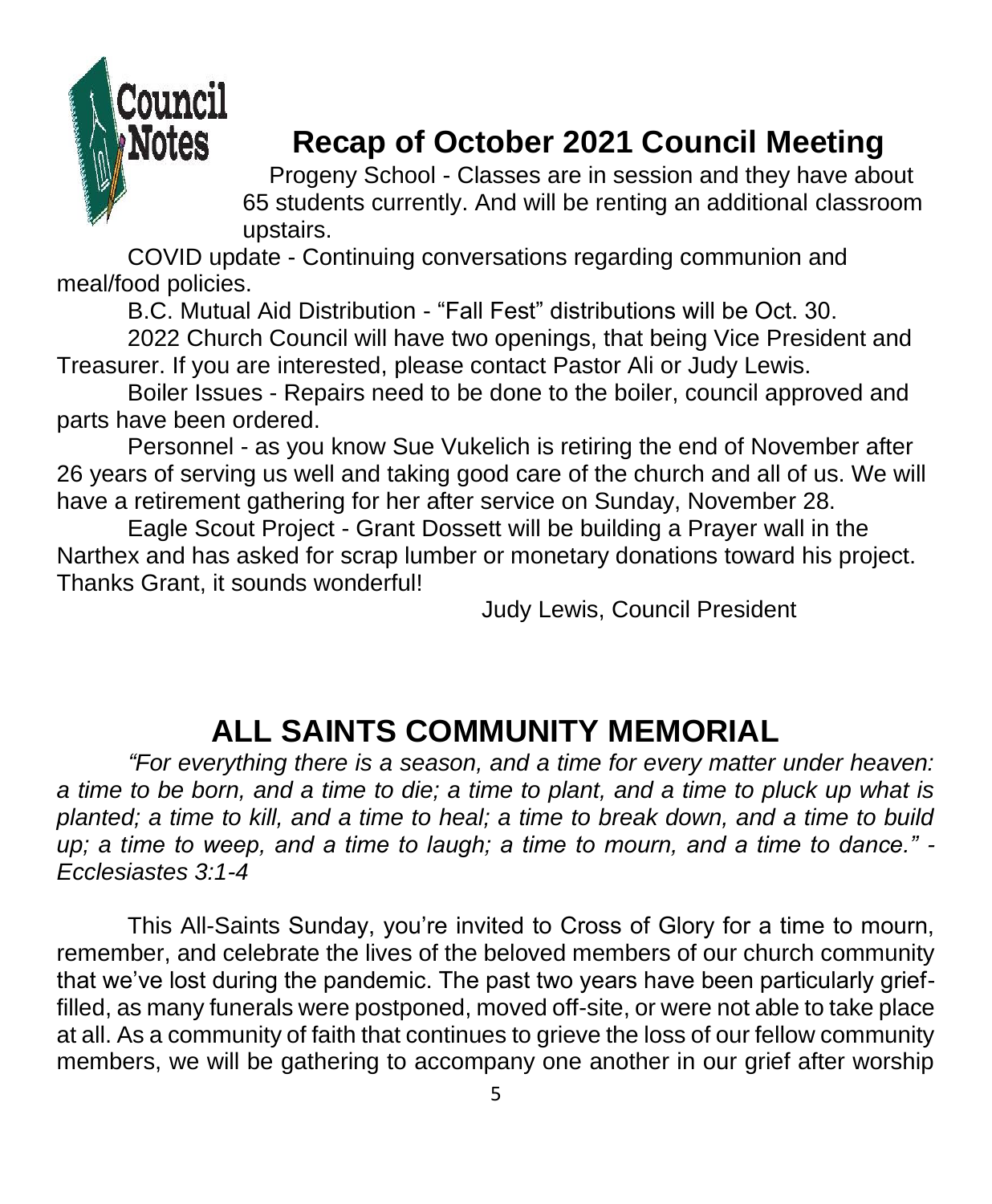on Sunday, November 7th (All Saints Sunday). Families who lost a loved one in 2020 or 2021, and who was a member of Cross of Glory, are invited to attend and bring a photo that we will display in our fellowship hall. The whole Cross of Glory community is invited to linger after worship, prayerfully walk through the hall, and share our condolences and love with these families. All are also welcome to bring a stone in honor of someone or something you've lost during the pandemic, and we will incorporate it into a community "Ebenezer" (read more about Ebenezers in the stewardship article on page 6). We pray that one day, we will experience the time of dancing that is promised to us in Ecclesiastes, but for now, let us surround each other in love as together we mourn the saints who have gone before us.

If you are a family who will be honoring a loved one, please send a photo to Sue in our church office at [office@crossofglory.us](mailto:office@crossofglory.us)



## **STEWARDSHIP 2022: GOD WITH US**

Throughout the Old Testament there are six instances in which an "ebenezer" is mentioned, a Hebrew word literally translating to "stone of help." As Samuel declares when he builds an ebenezer in the wilderness, "The Lord has helped us thus far!" (7:12). In these various biblical accounts, ebenezers served as a reminder of God's protection and provision, a physical marker of God's presence with God's people. This stewardship season, we will explore some of the ebenezer stories in Scripture as we celebrate the ways that God's presence **has been** with us, and **is** with us, and as we prayerfully pledge our financial commitment in the bold trust that God **will be** with us also!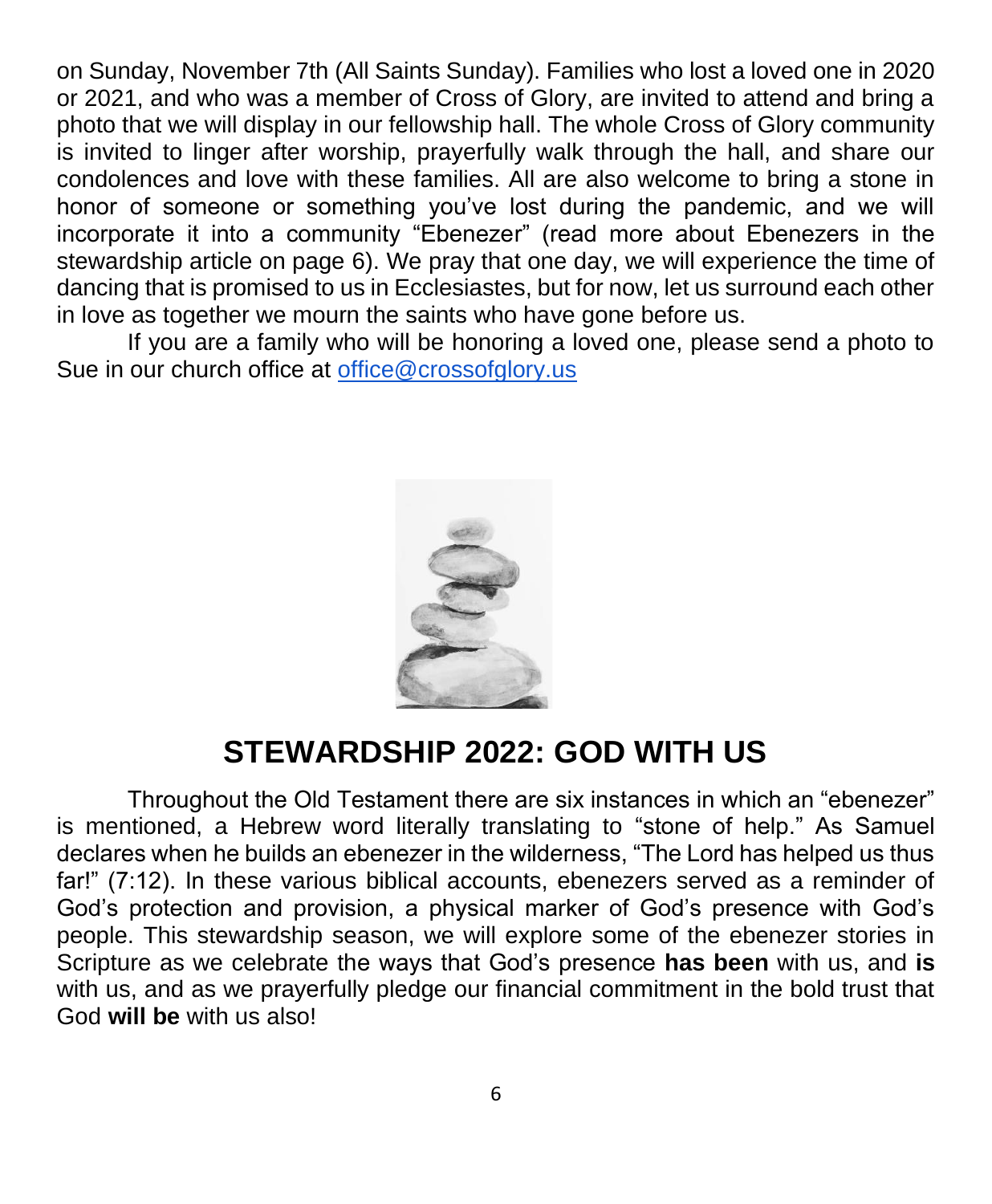### **2022 Pledge Cards**

*A pledge card is a prayerful and intentional giving estimate. As we celebrate and place our trust in God's presence among us, we invite you to faithfully consider your 2022 financial pledge. You'll receive pledge cards by mail and by email in early November (if you don't receive one, please reach out to Sue in the church office at [office@crossofglory.us\)](mailto:office@crossofglory.us). We invite you to either mail your card back to the church office (5929 Brooklyn Blvd) or to bring it with you to worship on Nov 21, Stewardship Sunday.* 

#### **Stewardship Season Schedule Sunday, Nov 7 - God Has Been With Us Sunday, Nov 14 - God Is With Us Sunday, Nov 21 - God Will Be With Us**

### **We Want to Hear from You…**

As we celebrate God with us, we'd love to hear from you! What stories, memories, or examples do you have of seeing God's presence here at Cross of Glory? Each Sunday of Stewardship season, we'll be anonymously lifting up your responses in worship. For those worshipping in-person, you'll receive a yellow question card the week before that you'll be invited to fill out and place in the offering plates before you leave. For those worshipping virtually, we invite you to email your responses to Pastor Ali at [atranvik@crossofglory.us](mailto:atranvik@crossofglory.us) by the dates listed below. Thanks for helping us celebrate the ways that God is with us!

- How have you seen that **God has been with us** during your time at Cross of Glory? We'll share responses in worship Nov 7, so please submit your response by Nov 2.
- Where do you see that **God is with us** now at Cross of Glory? We'll share responses in worship Nov 14, so please submit your response by Nov 9.
- How do you hope that **God will be with us** at Cross of Glory this next year? We'll share responses in worship Nov 21, so please submit your response by Nov 16.



### **SEEKING ADMINISTRATIVE ASSISTANCE**

As we give thanks for Sue's 26 years of work in our church office, the Cross of Glory Personnel Team is working on a transition plan. As we prepare to hire for the new long-term office manager position, we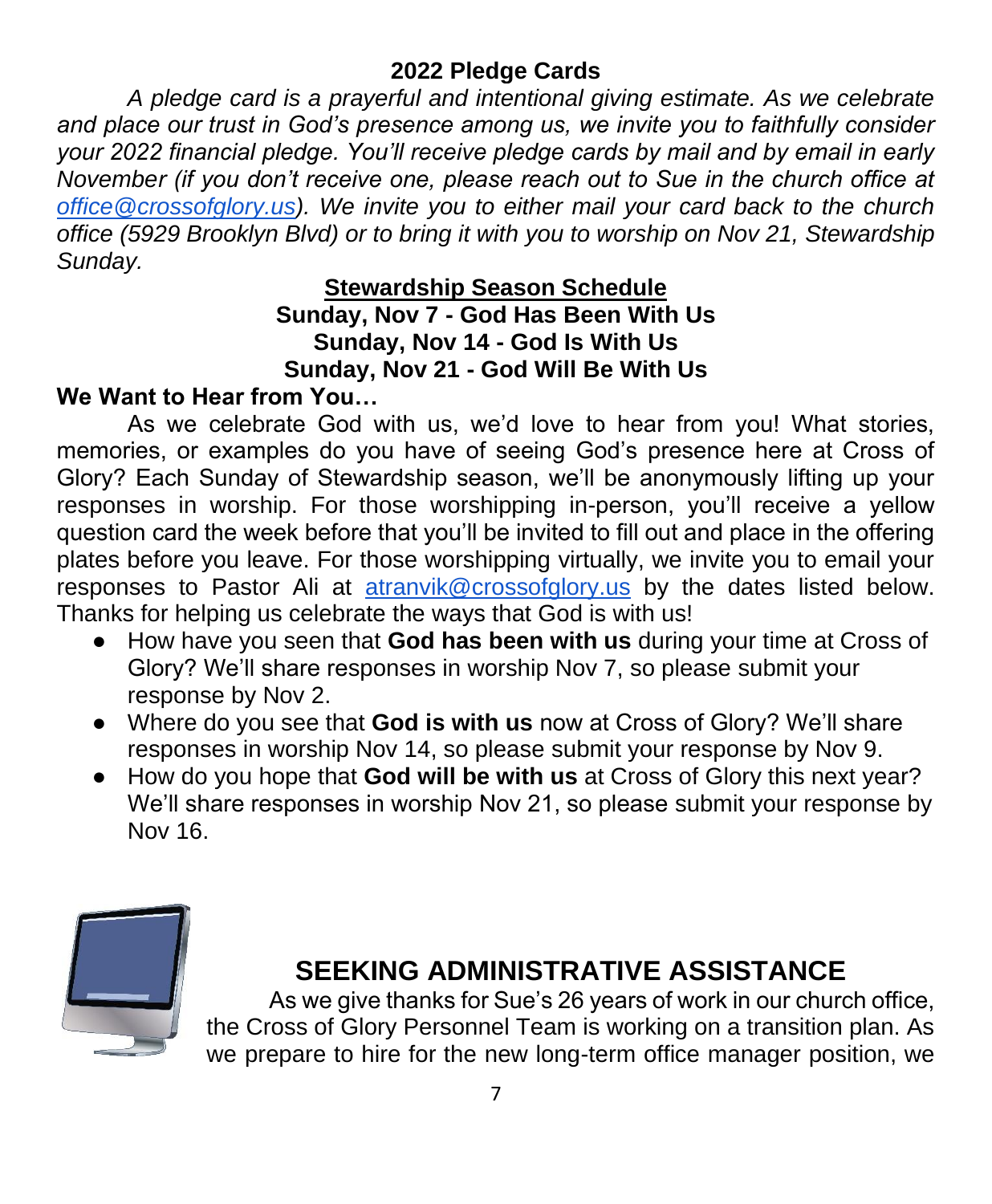are first seeking an interim administrative assistant, a 10-15 hour/week role with competitive pay that begins at the end of November (starting date flexible) and will last approx. 1-3 months. Do you know anyone who may be interested in applying? A cover letter and resume can be sent to Pastor Ali [\(atranvik@crossofglory.us\)](mailto:atranvik@crossofglory.us) and Judy Lewis [\(grambolewis@gmail.com\)](mailto:grambolewis@gmail.com), and more information about our need can be found on the homepage of the church website [\(www.crossofglory.us\)](http://www.crossofglory.us/). We are grateful for your prayers as we prepare for this transition!

### **ELCA YOUTH GATHERING: SUMMER 2022**



Early-bird registration is now open for the 2022 ELCA National Youth Gathering, which will be in Minneapolis next summer! Join the tens of thousands of Lutherans from across the country and world who will be headed to Minneapolis July 24-28. The gathering is open to high-school aged youth. The gathering team is also looking for local volunteers (over age 19). For more information, go here: [https://www.elca.org/YouthGathering.](https://www.elca.org/YouthGathering)



#### **FAITH PRACTICES AND NEIGHBORING PRACTICES**

Earlier this year, Cross of Glory was selected to Minneapolis Area Synod participate in the Minneapolis Area Synod's Faith Practices & of the ELCA Neighboring Practices learning community. This two-year

process is a chance for us to engage with what it means to be people of faith and good neighbors, and how both practices intertwine to become one. On September 25, members of our congregation took part in our first retreat as a learning community, and on October 26, we gathered with our Wildfire cohort, a group of five area churches that will join together for monthly meetings.

As we continue in this journey, we'll be sharing our learning with you. This includes teaching both 1-to-1s (intentional listening conversations) to some of our leadership groups, and prayer practices, which we'll share about in newsletters. Both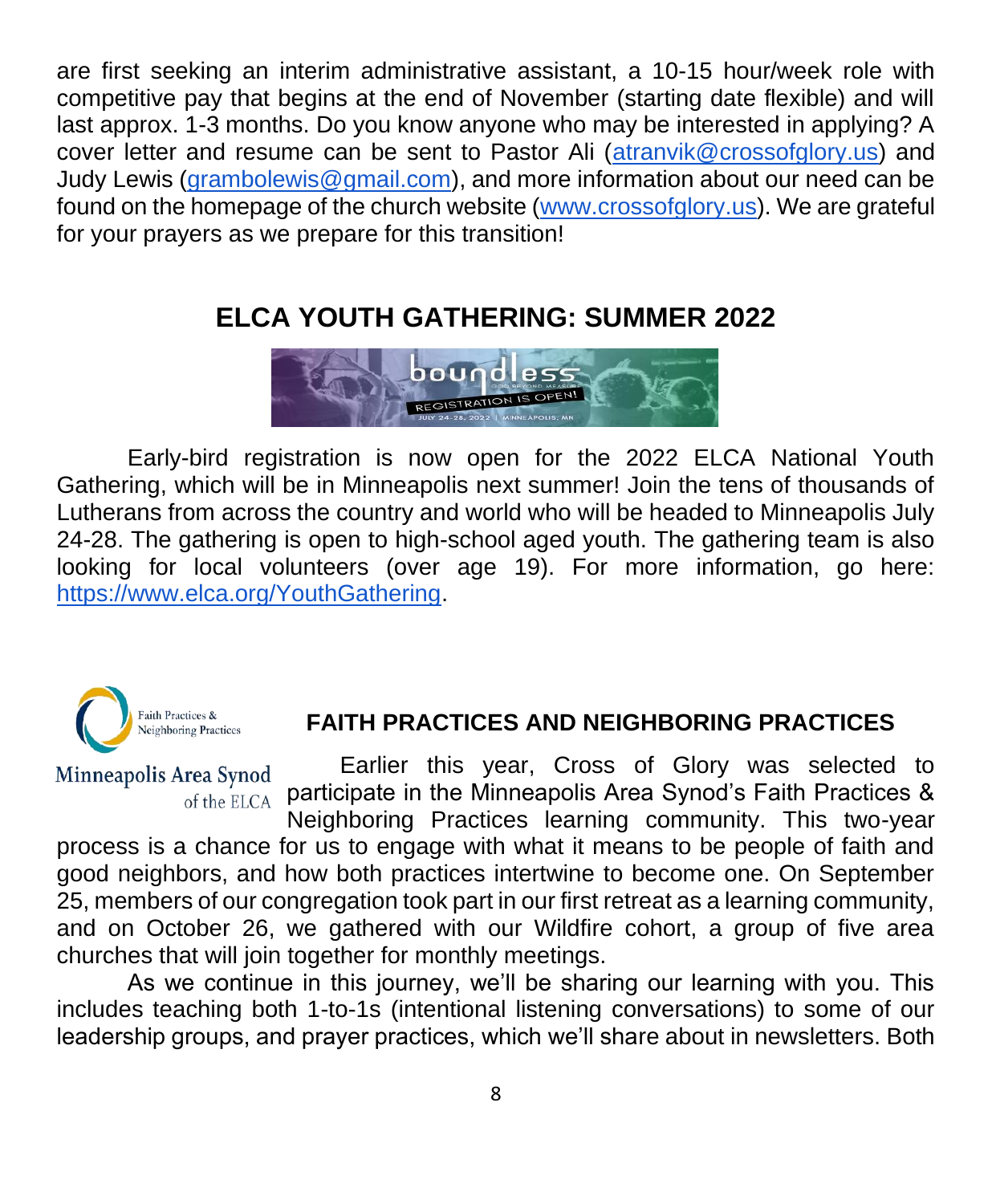of these practices will help us discern where God is at work both in our congregation and our wider community.

We ask that as we continue along in our learning, you'll hold us in prayer as we work to deepen our relationship with God, with one another, and with our neighbors. We look forward to sharing more with you as the journey continues!

-Abby Kelley, Nathan Paulson, Isak Tranvik, Mike McClanahan

and Pastor Ali Tranvik

#### **GIVING THANKS FOR SUE**

After 26 years serving as the secretary and office administrative assistant at Cross of Glory, Sue Vukelich has announced that she will be retiring at the end of November. Please join us in the Fellowship Hall on Sunday, November 28th following worship as we share our gratitude with Sue and bless her as she begins this new chapter of retirement. Sue has been critical in helping make the many ministries of this wonderful faith community happen for over 26 years. From hospitality to communications, from coordinating garage sales to leading exercise classes, Sue's work at Cross of Glory has been a gift, and her absence in the office will be a loss felt by our whole church community. Please join us on the 28th as we thank and celebrate Sue, and praise God for Sue's work among us.



### **COVID Task Force – Communion Update**

The Covid Task Force's goal is to care for and meet the needs of our church community during this unprecedented time of pandemic. We've recently updated guidelines around communion practices. Starting Sunday, November 7<sup>th</sup>, those interested and able will be invited to come forward to receive a communion kit and blessing and take communion at the rail. Details will be given in worship on first Sundays and can be found on our church website.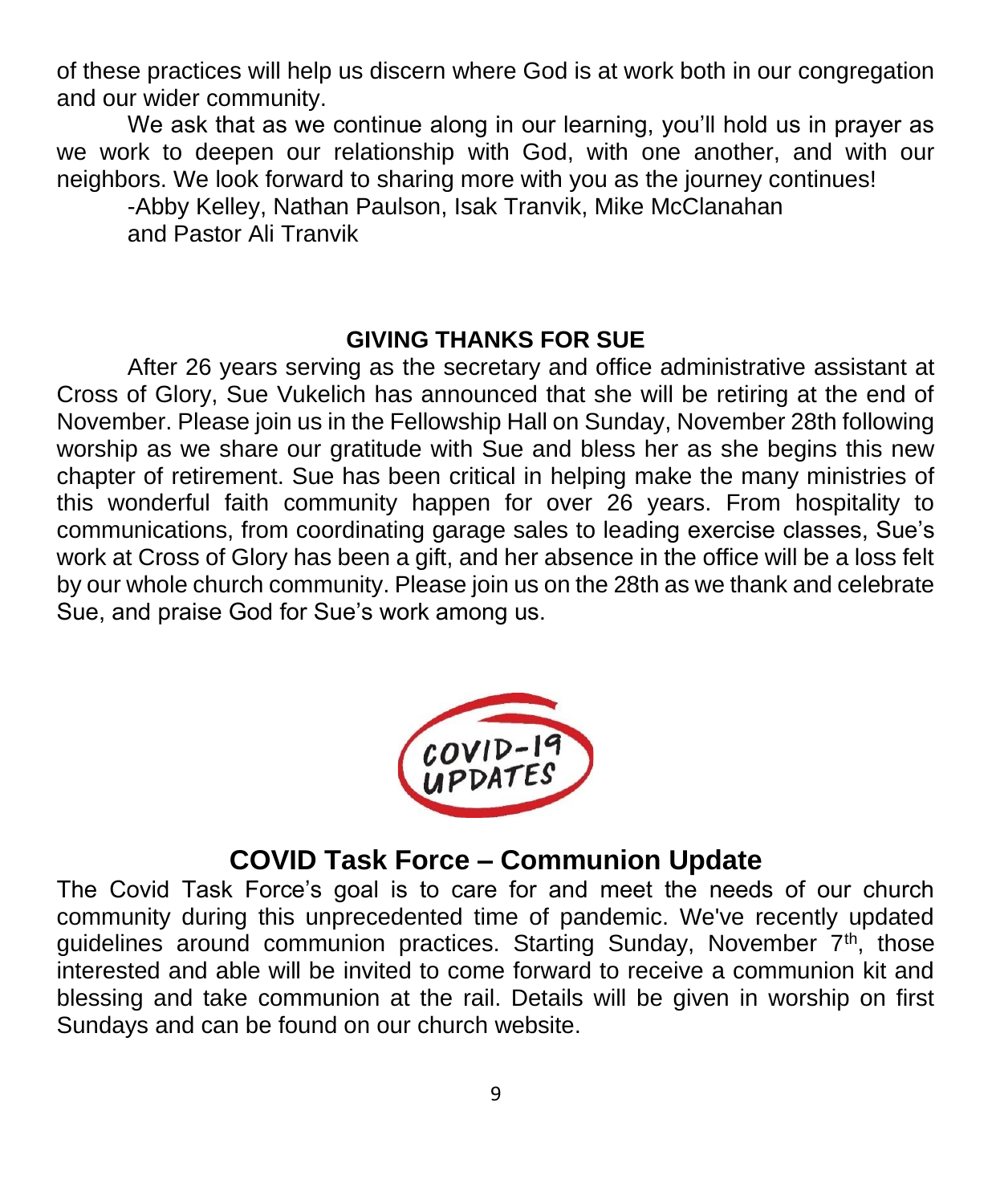Our handbell choir has also happily resumed. Other guidelines are being revisited and updated where possible. If you have questions or feedback, contact us, or join one of our meetings for discussion.

Thanks for your ongoing faithfulness and support as we share life together.

In Christ, Linda Knudson (co-chair), Mark Trease (co-chair), Dawn Bailey, Lori Balzer, Pastor Ali Tranvik, Gayle Merritt

# **WOMEN of the ELCA**



### **November ~ Session 3 Wind of God: Refiner and Re-router**

The Holy Spirit is the wind of God, moving us into deeper faithfulness and more authentic love. We'll see the ways in which God's Spirit moves us to bear good fruit in the world and refines us into our truest selves. We will also follow the Spirit's movements through the early church to see how the Spirit re-routes God's people, guiding us into transformed lives and renewed communities of faith.

## **Circles will meet November 16 th**

**Mission Circle: 1:00pm**

**The home of Helen Brothen, 10018 Northwood Court, Brooklyn Park 763-493-4665**

**Community Needs & Glory Circle: At church in the Bethel Room at Noon, bring your own sandwich**

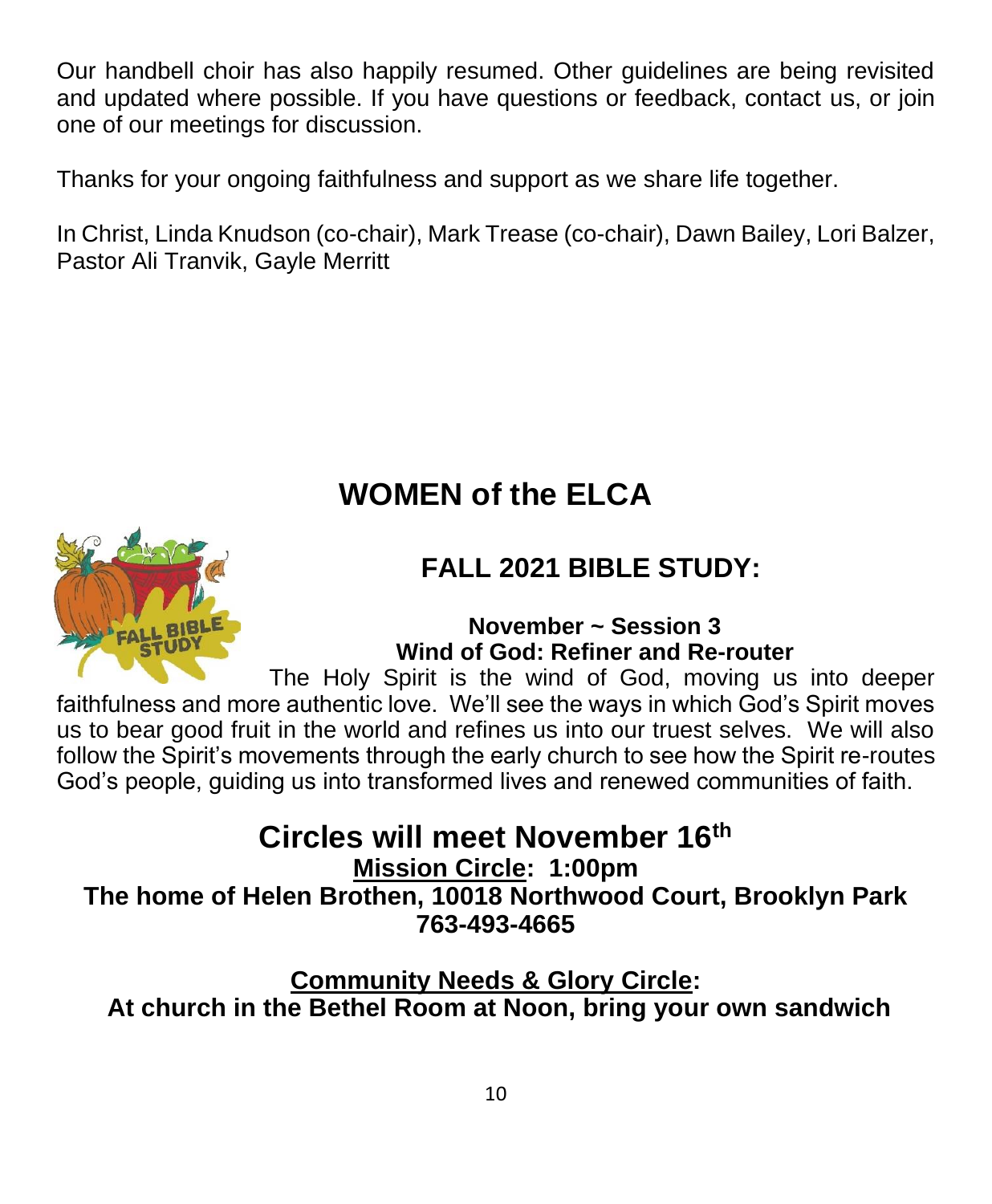

## **Sunday Morning Ministers**



**November 14: Kris Simon November 21: Julie Aulwes November 28: Dawn Bailey** 

**November 7: Kim Jacobson**



**November 7: Delores Olson and Luella Hinnenkamp November 14: Judy Lewis and Tom Simon November 21: Arlene Kosek and Carol Sjoquist November 28: Harriet Halverson and Marie King**



**If you have an article or information you would like included in the November newsletter, please email it to Sue at [svukelich@crossofglory.us](mailto:svukelich@crossofglory.us) by November 22 nd .**